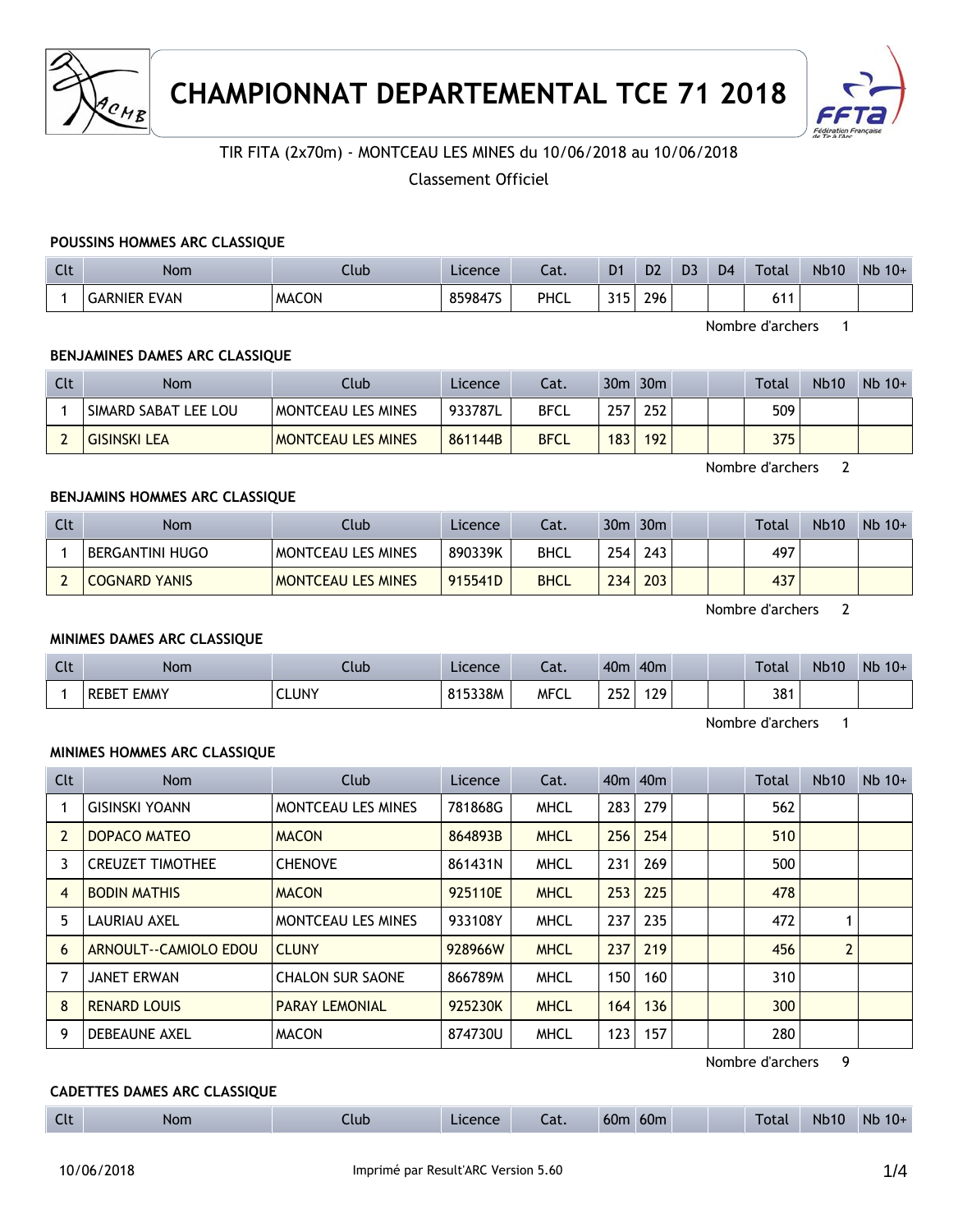| leur<br><b>MORANDIERE</b>    | SAONE<br>CHALON<br><b>SUR</b> | 889453X | - - - 1<br>CFCL | $\overline{\phantom{a}}$ | ~~  |  | 344 |  |
|------------------------------|-------------------------------|---------|-----------------|--------------------------|-----|--|-----|--|
| <b>AXELLE</b><br><b>DUPE</b> | <b>CHALON SUR SAONE</b>       | 808863Z | CFCL            | $170^{\circ}$            | 156 |  | 326 |  |

Nombre d'archers 2

# **CADETS HOMMES ARC CLASSIQUE**

| Clt            | <b>Nom</b>                     | <b>Club</b>               | Licence | Cat.        |     | $60m$ $60m$ |  | <b>Total</b> | Nb10 | $Nb$ 10+ |
|----------------|--------------------------------|---------------------------|---------|-------------|-----|-------------|--|--------------|------|----------|
|                | <b>REBET DORIAN</b>            | <b>CLUNY</b>              | 774288T | <b>CHCL</b> | 312 | 303         |  | 615          |      |          |
| $\overline{2}$ | <b>WYROZUMSKI MORGAN</b>       | <b>MONTCEAU LES MINES</b> | 858350P | <b>CHCL</b> | 298 | 300         |  | 598          |      |          |
| 3              | <b>MICHAUD BAPTISTE</b>        | <b>MACON</b>              | 886453L | <b>CHCL</b> | 279 | 299         |  | 578          |      |          |
| $\overline{4}$ | <b>COMBIER MAXIME</b>          | <b>CLUNY</b>              | 750096X | <b>CHCL</b> | 289 | 282         |  | 571          |      |          |
| 5              | CHERITAT GEOFFRAY MATH   CLUNY |                           | 841291X | <b>CHCL</b> | 280 | 279         |  | 559          |      |          |
| 6              | <b>DEVILLARD HUGO</b>          | <b>MONTCEAU LES MINES</b> | 836043T | <b>CHCL</b> | 270 | 262         |  | 532          |      |          |
| 7              | <b>COELHO LUCAS</b>            | <b>MACON</b>              | 874732W | <b>CHCL</b> | 256 | 262         |  | 518          |      |          |
| 8              | <b>SOUILLOT ENKI</b>           | <b>CHALON SUR SAONE</b>   | 896650V | <b>CHCL</b> | 272 | 240         |  | 512          |      |          |
| 9              | ROUX MAXIME                    | <b>MACON</b>              | 843731Z | <b>CHCL</b> | 260 | 250         |  | 510          |      |          |

Nombre d'archers 9

# **JUNIORS DAMES ARC CLASSIQUE**

| $\sim$<br>ี เเ | Nom                              | Llub         | Licence | $\sim$<br>caι. | 70 <sub>m</sub>   | 70 <sub>m</sub>           |  | <b>Total</b> | <b>Nb10</b> | Nb<br>$10+$ |
|----------------|----------------------------------|--------------|---------|----------------|-------------------|---------------------------|--|--------------|-------------|-------------|
|                | LICIE<br>НF<br>н<br>11 L<br>-951 | <b>MACON</b> | 809579C | <b>JFCL</b>    | 250<br><u>_ _</u> | ົ່<br>$\overline{a}$<br>⊷ |  | 502          |             |             |

Nombre d'archers 1

#### **JUNIORS HOMMES CLASSIQUE**

| Clt | <b>Nom</b>                | Club                    | Licence | Cat.        |     | 70 <sub>m</sub> 70 <sub>m</sub> |  | <b>Total</b> | <b>Nb10</b> | $Nb$ 10+ |
|-----|---------------------------|-------------------------|---------|-------------|-----|---------------------------------|--|--------------|-------------|----------|
|     | <b>CORSIN VALENTIN</b>    | <b>CLUNY</b>            | 750102D | JHCL        | 316 | 307                             |  | 623          |             |          |
|     | <b>TRINQUETEL EMILIEN</b> | <b>AUTUN</b>            | 800176G | <b>JHCL</b> | 300 | 295                             |  | 595          |             |          |
|     | <b>CHARBONNIER LILIAN</b> | <b>CHALON SUR SAONE</b> | 862685B | JHCL        | 209 | 208                             |  | 417          |             |          |
|     | <b>CANNET ROMAIN</b>      | <b>CHALON SUR SAONE</b> | 928720D | JHCL        | 132 | 78 <sub>1</sub>                 |  | 210          |             |          |

Nombre d'archers 4

#### **SENIORS DAMES ARC CLASSIQUE**

| Clt | Nom                        | Club                    | Licence | Cat.        |                  | 70m 70m |  | <b>Total</b> | <b>Nb10</b> | $Nb$ 10+ |
|-----|----------------------------|-------------------------|---------|-------------|------------------|---------|--|--------------|-------------|----------|
|     | <b>BOULANGER ANGELIQUE</b> | VILLEFRANCHE D'ALLIER   | 256981C | SFCL        | 300 <sub>1</sub> | 294     |  | 594          |             |          |
|     | <b>GARNIER ADELINE</b>     | <b>MACON</b>            | 275180J | <b>SFCL</b> | 238              | 256     |  | 494          |             |          |
|     | <b>HERVE CHRISTELLE</b>    | <b>CHALON SUR SAONE</b> | 706966S | <b>SFCL</b> | 196              | 217     |  | 413          |             |          |

Nombre d'archers 3

#### **SENIORS HOMMES ARC CLASSIQUE**

| Clt | <b>Nom</b>              | Club               | Licence | Cat.        |     | 70m 70m |  | <b>Total</b> | Nb10 | $Nb$ 10+ |
|-----|-------------------------|--------------------|---------|-------------|-----|---------|--|--------------|------|----------|
|     | COLLAUD EVANN           | MONTCEAU LES MINES | 770560R | <b>SHCL</b> | 307 | 320     |  | 627          |      |          |
|     | <b>ROYER CHRISTOPHE</b> | <b>MACON</b>       | 725783V | <b>SHCL</b> | 266 | 294     |  | 560          | 4    |          |
|     | <b>GARNIER OLIVIER</b>  | <b>MACON</b>       | 296079A | <b>SHCL</b> | 263 | 291     |  | 554          |      |          |
|     | <b>TARDY MICHAEL</b>    | <b>MACON</b>       | 838876X | <b>SHCL</b> | 279 | 272     |  | 551          |      |          |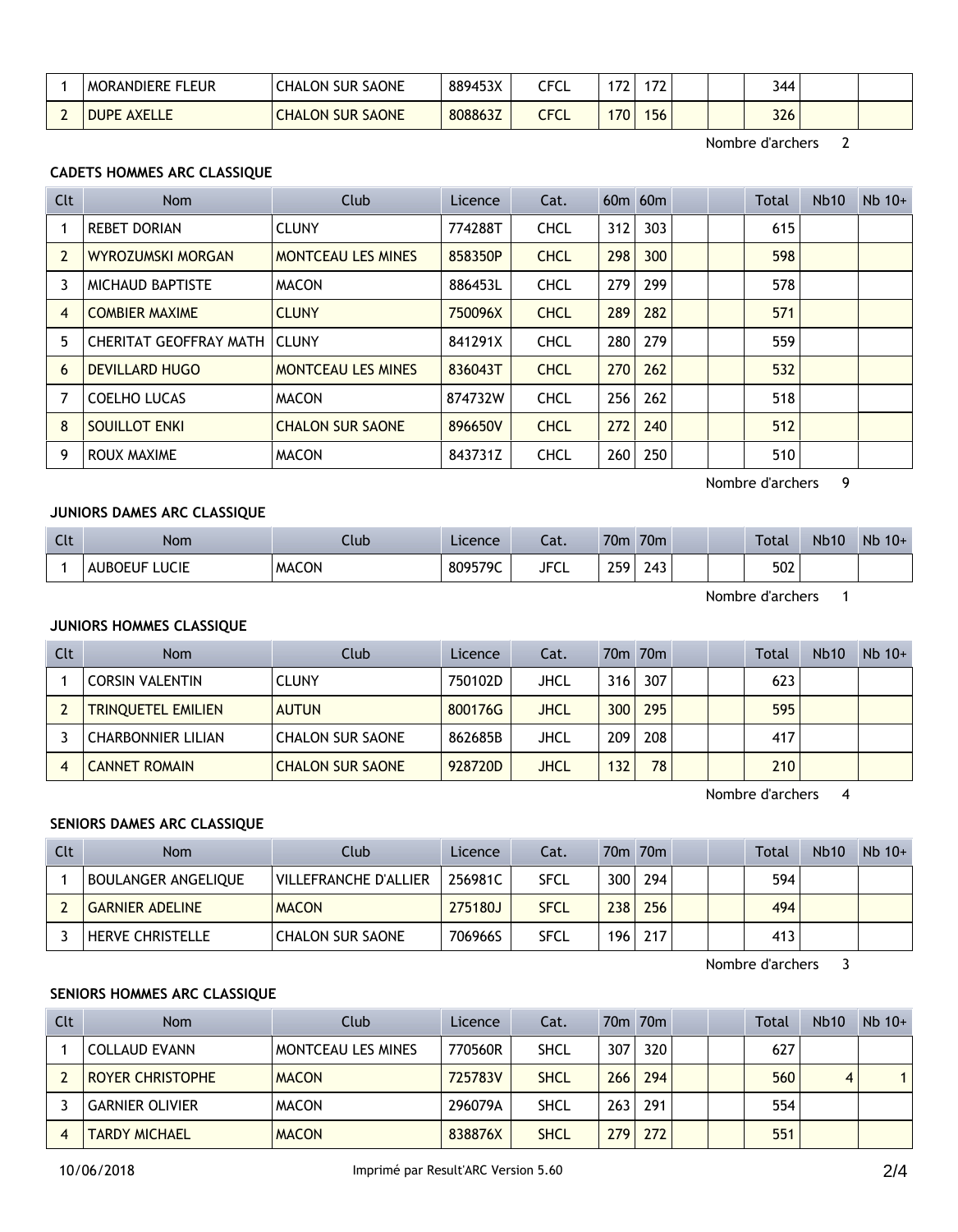| - | <b>BEZIER DOMINIQUE</b>          | CLUNY           | 738331J | SHCL        | 266 | 267        |  | につつ<br>ววว | -<br>∸ |  |
|---|----------------------------------|-----------------|---------|-------------|-----|------------|--|------------|--------|--|
|   | <b>KEVIN</b><br><b>DESVIGNES</b> | <b>GUEUGNON</b> | 933457C | <b>SHCL</b> | 262 | ววว<br>LLL |  | 484        |        |  |

Nombre d'archers 6

# **VETERANS DAMES ARC CLASSIQUE**

| Clt | <b>Nom</b>                    | Llub         | Licence | $\sim$<br>cal. | 70 <sub>m</sub>                    | 70 <sub>m</sub> | <b>Total</b> | <b>Nb10</b> | $Nb$ 10+ |
|-----|-------------------------------|--------------|---------|----------------|------------------------------------|-----------------|--------------|-------------|----------|
|     | MARIE-PIERRE<br><b>PRABEL</b> | <b>MACON</b> | 795384Y | <b>VFCL</b>    | $10^-$<br>$\overline{\phantom{a}}$ | ີ<br>ᅩJᄼ        | 429          |             |          |

Nombre d'archers 1

#### **SUPER VETERANS DAMES ARC CLASSIQUE**

| Clt | <b>Nom</b>               | Club                    | Licence | Cat.         |                  | 70m 70m |  | Total | <b>Nb10</b> | $Nb$ 10+ |
|-----|--------------------------|-------------------------|---------|--------------|------------------|---------|--|-------|-------------|----------|
|     | <b>BRUNEAU BENEDICTE</b> | <b>CHALON SUR SAONE</b> | 385670G | <b>SVFCL</b> | 256 <sub>1</sub> | 264     |  | 520   |             |          |
|     | CHAPLIN MARIE LINE       | <b>CHALON SUR SAONE</b> | 655537R | SVFCL        | 223 <sub>1</sub> | 251     |  | 474   |             |          |

Nombre d'archers 2

# **SUPER VETERANS HOMMES ARC CLASSIQUE**

| Clt | <b>Nom</b>               | Club                      | Licence | Cat.         |     | 70 <sub>m</sub> 70 <sub>m</sub> |  | <b>Total</b> | <b>Nb10</b> | $Nb$ 10+ |
|-----|--------------------------|---------------------------|---------|--------------|-----|---------------------------------|--|--------------|-------------|----------|
|     | <b>BOIS JEAN LUC</b>     | <b>CHALON SUR SAONE</b>   | 394929W | <b>SVHCL</b> | 259 | 267                             |  | 526          |             |          |
|     | <b>MATHIEU ALAIN</b>     | <b>MONTCEAU LES MINES</b> | 005085C | <b>SVHCL</b> | 241 | 268                             |  | 509          |             |          |
|     | <b>DESCAILLOT ROBERT</b> | <b>CLUNY</b>              | 242911J | <b>SVHCL</b> | 269 | 238                             |  | 507          |             |          |
| 4   | DI DOMIZIO FRANCK        | <b>GUEUGNON</b>           | 207439C | <b>SVHCL</b> | 218 | 247                             |  | 465          |             |          |
|     | <b>CZWOJDRAK GEORGES</b> | MONTCEAU LES MINES        | 782924E | <b>SVHCL</b> | 227 | 225                             |  | 452          |             |          |

Nombre d'archers 5

#### **SENIORS DAMES ARC A POULIES**

| Clt | <b>Nom</b>                             | .lub                        | Licence | $\sim$<br>cal. | 50n | 50 <sub>m</sub> |  | <b>Total</b> | <b>Nb10</b> | Nb<br>$10+$ |
|-----|----------------------------------------|-----------------------------|---------|----------------|-----|-----------------|--|--------------|-------------|-------------|
|     | I VALERIE<br>LOUVE <sup>-</sup><br>ΓΟΝ | ' EMONIAL<br><b>PARAY I</b> | 406141H | <b>SFCC</b>    | 294 | 288             |  | 582          |             |             |

Nombre d'archers 1

#### **SENIORS HOMMES ARC A POULIES**

| Clt | <b>Nom</b>             | Club               | Licence | Cat.        |       | 50 <sub>m</sub> 50 <sub>m</sub> |  | <b>Total</b> | Nb10 | $Nb$ 10+       |
|-----|------------------------|--------------------|---------|-------------|-------|---------------------------------|--|--------------|------|----------------|
|     | <b>BOURGAIN THOMAS</b> | <b>AUTUN</b>       | 441599Z | <b>SHCO</b> | 337   | 341                             |  | 678          |      |                |
|     | <b>BUIRON ROMAIN</b>   | <b>MACON</b>       | 802860Z | <b>SHCO</b> | 338   | 331                             |  | 669          | 17   | 7 <sup>1</sup> |
|     | BERGERET ALEXANDRE     | <b>AUTUN</b>       | 412160A | <b>SHCO</b> | 336 l | 330                             |  | 666          |      |                |
| 4   | <b>MICHON KEVIN</b>    | <b>MACON</b>       | 904583T | <b>SHCO</b> | 338   | 318                             |  | 656          | 15   | 4              |
|     | AULOY ALEXANDRE        | MONTCEAU LES MINES | 405181P | <b>SHCO</b> | 307   | 338                             |  | 645          |      |                |
| 6   | <b>BESSON ROMAIN</b>   | <b>AUTUN</b>       | 843957V | <b>SHCO</b> | 316   | 317                             |  | 633          |      |                |
|     | NORMAND NICOLAS        | <b>AUTUN</b>       | 691629W | <b>SHCO</b> | 317   | 238                             |  | 555          |      |                |

Nombre d'archers 7

# **VETERANS HOMMES ARC A POULIES**

| Clt | Nom                   | าแปา                      | Licence | ۵t.  |     | 50 <sub>m</sub> 50 <sub>m</sub> |  | Total | <b>Nb10</b> | $Nb$ 10+ |
|-----|-----------------------|---------------------------|---------|------|-----|---------------------------------|--|-------|-------------|----------|
|     | <b>PRABEL THIERRY</b> | <b>MACON</b>              | 800040J | VHCO | 306 | 301                             |  | 607   |             |          |
|     | WYROZUMSKI FREDERIC   | <b>MONTCEAU LES MINES</b> | 907484W | VHCO | 288 | 273                             |  | 561   |             |          |